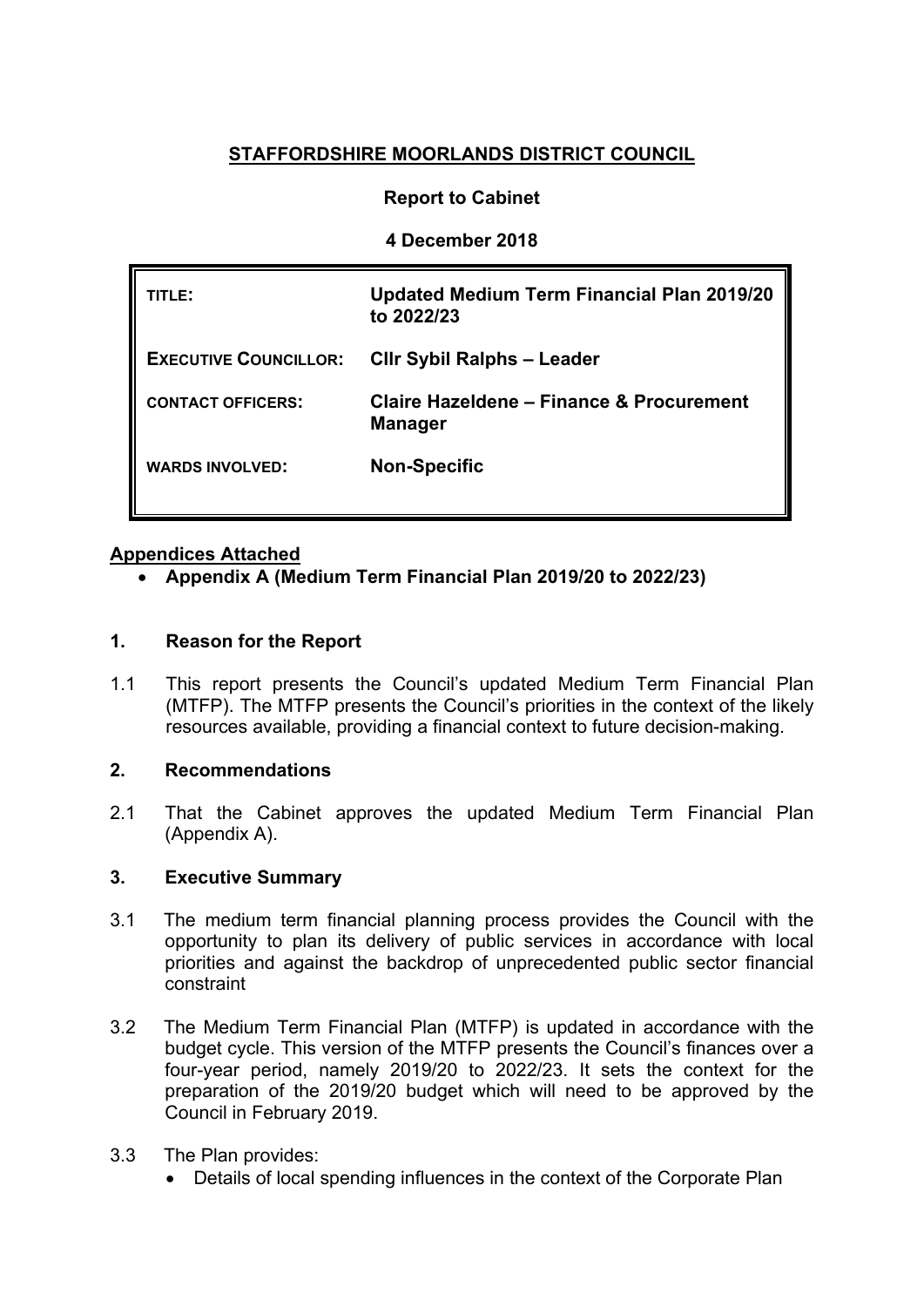- A focus on the transformation programme and the consequential financial implications, including the capital programme and efficiency & rationalisation plan
- Updated inflation and interest assumptions using the latest forecasts and the impact of any budgetary demand
- An update on any national issues that will impact on the Council's financial position
- 3.4 The previous version of the MTFP was agreed by the Council in February 2018 when setting the budget for the current financial year. The Plan identified a remaining £2.48million efficiency requirement over a three year period on the general fund (2018/19 – 2020/21) – with £0.661 million savings achieved in 2017/18. This was primarily as a result of the reduction in Government funding including the phasing out of Revenue Support Grant by 2019/20 and changes to the New Homes Bonus funding system.
- 3.5 There was also an assumed overall use of £0.3 million in reserves in order to balance the MTFP.
- 3.6 A new financial year (2022/23) has now been added to the plan, which forecasts a small deficit of £109,620. In addition, the overall financial assumptions have been updated for the four years, and taking account of the projected 2018/19 surplus position as forecast in the Quarter Two report – this results in an increase to the overall use of reserves by the end of 2022/23 of £135,700. However, this is subject to progression of the current efficiency programme and changes to financial assumptions going forward.
- 3.7 Achieving a balanced budget over the medium-term relies upon delivery of the Council's approved efficiency & rationalisation strategy. A new efficiency programme was presented and approved as part of the MTFP update in February 2017 which focused on both reducing expenditure and increasing income. The main areas of focus being:-
	- **Major Procurements -** There is the opportunity to focus attention on a number of large service functions which are currently provided by an external contractor / supplier. A number of significant contracts are coming to an end. This will also allow a fundamental review of these services with proper consideration of the current financial constraints. The contract commitments have sometimes restricted the opportunity to align services across the alliance with High Peak. The individual projects will focus on Waste Collection & Environment Services, Leisure Management and Facilities Management
	- **Asset Management Plan** continuation of the existing priority of rationalising the Council's asset base with a focus around priorities in order to allow for the necessary capital investment
	- **Growth** development of a clear focus upon housing and economic growth based upon the established Local Plan.
	- **Income Generation** focus on increasing the yield from existing sources of income and a drive towards identifying new sources of income
	- **Rationalisation** a commitment to reducing expenditure on non-priority areas of spend e.g. management arrangements, channel shift, nonstatutory services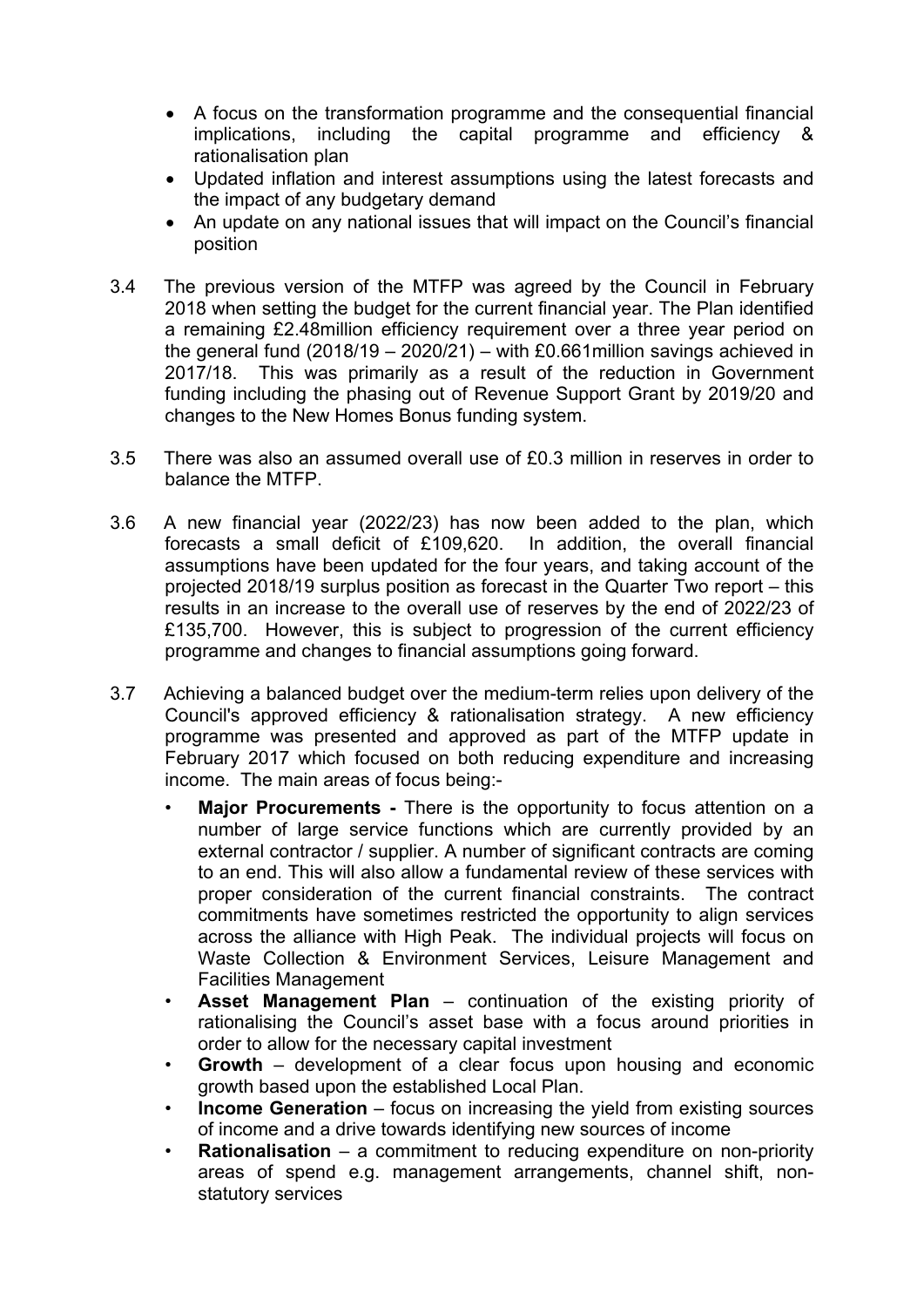- 3.8 Current progression against the efficiency programme is positive, with the 2017/18 target achieved and £299,630 against the £830,000 target achieved so far in 2018/19. However, the ability to limit the impact of the reduction in central government support and achieve the overall 4 year efficiency programme target is underpinned by the following:-
	- The realisation of savings from the continued implementation of the alternative delivery model for Waste, Streets and Parks via the transfer of services to trading company Alliance Environment Services
	- A review of current leisure centre provision in order to reduce the Council's subsidy
	- The delivery of the Local Plan in order to achieve income generation from sustained housing and economic growth
	- Reviewing fees and charges and identifying new sources of income generation
	- Retained business rates through economic growth and the saving of the levy payable to central government as a consequence of the Council's membership of the Staffordshire Business Rates Pool (as per the current business rates system) and potential benefits if selected as a pilot County for 75% business rates retention in 2019/20;
- 3.9 The MTFP also assumes a Council Tax increase of 2.9% in 2019/20 and an annual 1.9% increase in Council Tax 2020/21 – 2022/23.
- 3.10 The General Fund capital programme has been updated to reflect the 2017/18 outturn position, projections for 2018/19 and any reprofiling required over the life of the MTFP. The Chartered Institute of Public Finance Accountancy (CIPFA) Property Team have been commissioned to support the Council in producing an Asset Management Strategy to ensure the future delivery of efficient asset management. Progress on this will be reported within the Budget and MTFP presented in February 2019.
- 3.11 As previously stated, this version of the MTFP sets the context for the development of the 2019/20 Budget. Members will receive a further update of the MTFP when considering the final budget proposals in February 2019. The following actions will need to be completed to ensure that these proposals are robust:
	- Complete review of the Council's transformation programme and production of revised forecasts as required
	- Development of the Council's Capital Strategy and update on progress of the development of an Asset Management Strategy
	- Development of detailed budget plans for 2019/20
	- Development of detailed proposals for fees and charges increases
	- Review progress of the efficiency programme
	- Complete review of reserves and balances
	- Continue to monitor the ongoing issues arising from the Autumn budget, retention of business rates and the associated financial implications for the Council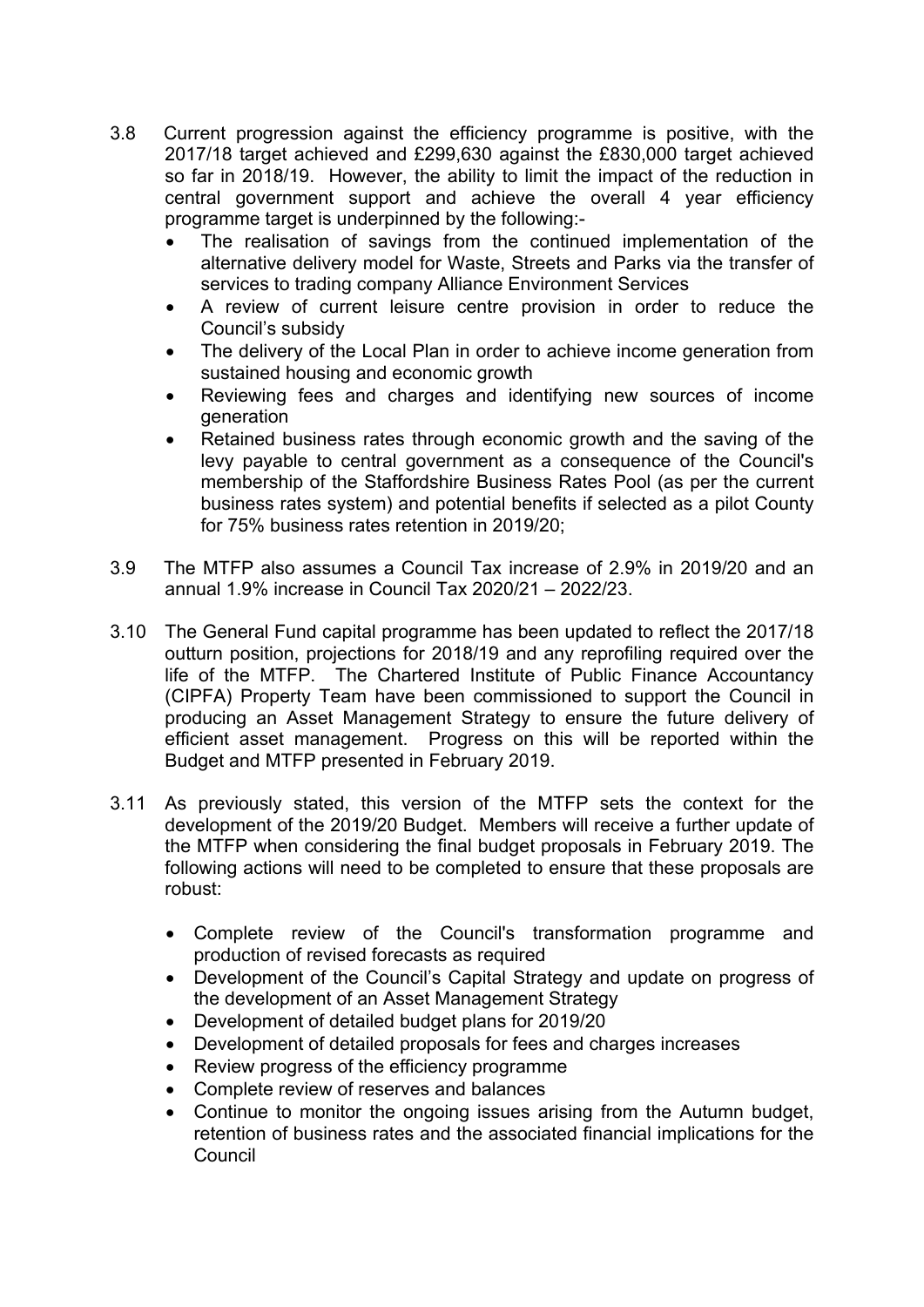3.16 Alongside the Budget and MTFP presented in February 2019, a Capital Strategy will be also be presented for approval.

#### **4. How this Report Links to Corporate Priorities**

4.1 The successful delivery of all corporate priorities is dependent upon the effective management of financial resources, which is the subject of this report.

#### **5. Options and Analysis**

5.1 There are no options to consider at this stage. Options will be need to be developed in order to close the financial deficits highlighted in this updated plan.

#### **6. Implications**

- 6.1 Community Safety (Crime and Disorder Act 1998) None.
- 6.2 Workforce None.
- 6.3 Equality and Diversity/Equality Impact Assessment This report has been prepared in accordance with the Council's Equality and Diversity policies.

An Equalities Impact Assessment (EIA) has been undertaken on the Corporate Plan, which feeds into budget plans.

- 6.4 Financial Considerations There are substantial financial considerations contained throughout the report.
- 6.5 Legal None.
- 16.6 Sustainability None.
- 6.7 External Consultation The Council's budget plans are the subject of an annual public consultation exercise. Full details are contained within the plan
- 6.8 Risk Assessment A full risk analysis has been undertaken which is contained within the plan